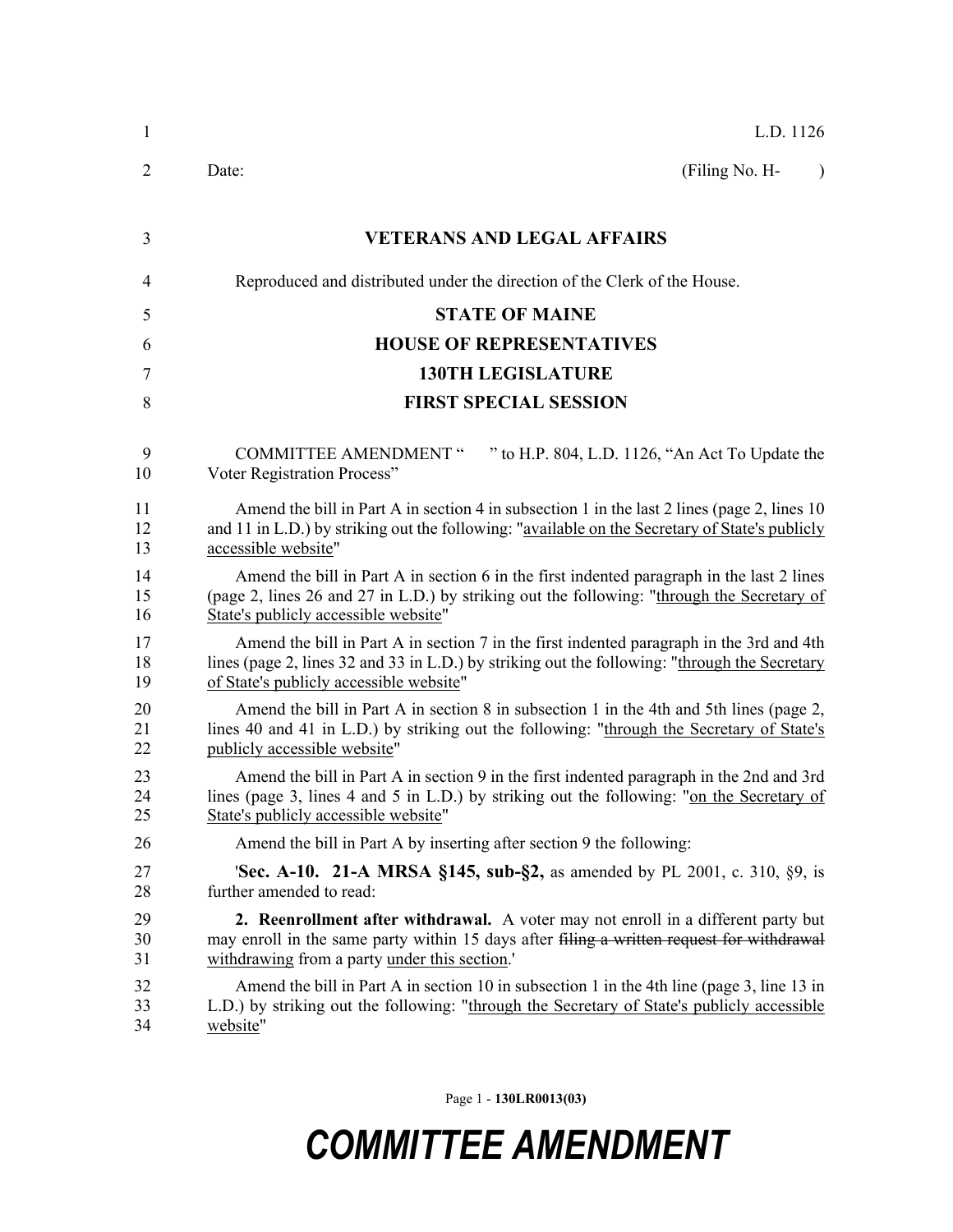1 Amend the bill in Part A in section 10 in subsection 1 in paragraph K in the 2nd and 2 3rd lines (page 3, lines 28 and 29 in L.D.) by striking out the following: "through the 3 Secretary of State's publicly accessible website"

4 Amend the bill in Part A by striking out all of sections 12 and 13 and inserting the 5 following:

6 '**Sec. A-12. 21-A MRSA §152, sub-§6** is enacted to read:

7 **6. Design of online voter registration application; rulemaking.** The Secretary of 8 State shall design the online voter registration application that meets the requirements of 9 subsection 1 and that can be submitted online through the Secretary of State's publicly 10 accessible website. The online voter registration application must be designed to prevent 11 an applicant from registering to vote unless the applicant discloses a current, valid Maine 12 driver's license number or nondriver identification card number or the last 4 digits of the 13 applicant's social security number.

- 14 The Secretary of State shall adopt rules governing the online voter registration process, 15 which must, at a minimum, include the following:
- 16 A. A process for transmitting any driver's license number or nondriver identification 17 card number from an online voter registration application along with the applicant's 18 name and date of birth to the central voter registration system and for determining 19 whether the information entered in the central voter registration system matches the 20 information in the driver's license or nondriver identification card records maintained 21 by the Department of the Secretary of State, Bureau of Motor Vehicles and, if a match 22 is found, for transmitting an electronic image of the applicant's signature on that driver's 23 license or nondriver identification card from the bureau to the central voter registration
- 24 system;

25 B. A process for matching the last 4 digits of a social security number provided in an 26 online voter registration application and the applicant's name and date of birth with the 27 information available from the United States Social Security Administration;

28 C. A process for transmitting the contents of each online voter registration application 29 and the electronic image of the signature of that applicant to the appropriate registrar 30 of voters;

31 D. A requirement that the registrar of voters mail a signature card, in a form prescribed 32 by the Secretary of State, as expeditiously as possible to each new registration applicant 33 at the mailing address provided in the online voter registration application. Prior to the 34 date that the applicant returns the signature card to the registrar of voters, the registrar 35 shall use the applicant's signature on the applicant's driver's license or nondriver 36 identification card, or if the applicant does not have a driver's license or nondriver 37 identification card, the electronic image of the applicant's signature submitted with the 38 online voter registration application, for all purposes for which a signature on a written 39 application for voter registration is used under this Title. If the registrar receives a 40 returned signature card bearing the applicant's signature within 60 days after the 41 signature card is sent, the registrar shall use the applicant's signature on the signature 42 card for all purposes for which a signature on a written application for voter registration 43 is used under this Title. If the registrar does not receive a returned signature card

Page 2 - **130LR0013(03)**

## *COMMITTEE AMENDMENT*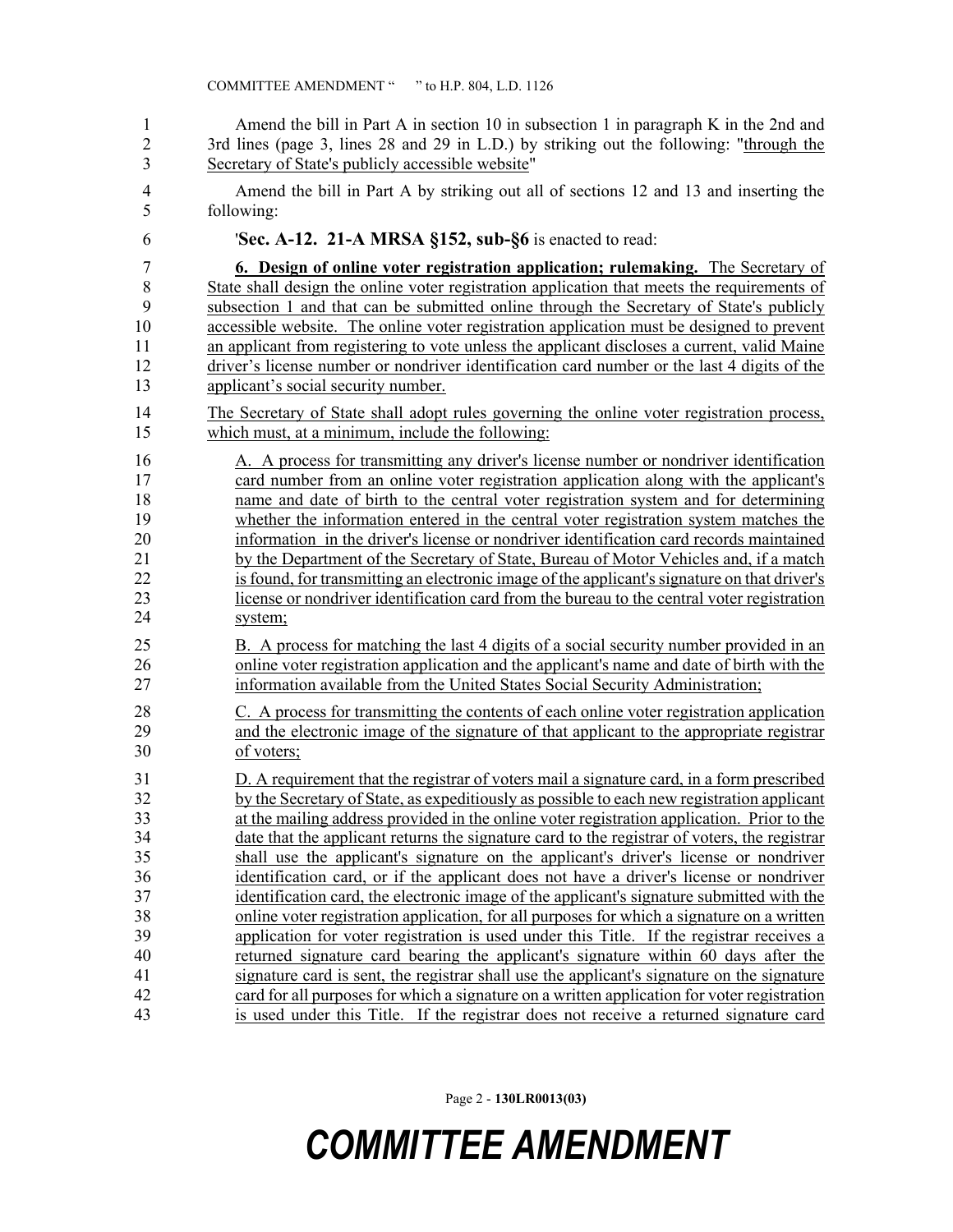| registrar shall cancel the applicant's registration in the central voter registration system;<br>$\overline{2}$<br>3<br>E. Minimum procedures and security measures for ensuring the accuracy and security                                                                                                                                                                                                                                                                                                                                                             |                      |
|------------------------------------------------------------------------------------------------------------------------------------------------------------------------------------------------------------------------------------------------------------------------------------------------------------------------------------------------------------------------------------------------------------------------------------------------------------------------------------------------------------------------------------------------------------------------|----------------------|
| $\overline{4}$<br>of online voter registration applications;                                                                                                                                                                                                                                                                                                                                                                                                                                                                                                           |                      |
| F. A process and form for a registered voter whose name is changed by marriage or<br>5<br>other process of law or who has moved within a municipality to notify the appropriate<br>6<br>7<br>registrar of voters pursuant to section 129 of the registered voter's new name or address<br>8<br>through the online voter registration application; and                                                                                                                                                                                                                  |                      |
| 9<br>G. A process and form for a registered voter to enroll in a party pursuant to section<br>142, to change the voter's party enrollment pursuant to section 144 or to withdraw from<br>10<br>a party pursuant to section 145 through the online voter registration application.<br>11                                                                                                                                                                                                                                                                                |                      |
| 12<br>Rules adopted pursuant to this subsection are routine technical rules as defined in Title 5,<br>13<br>chapter 375, subchapter 2-A.                                                                                                                                                                                                                                                                                                                                                                                                                               |                      |
| 14<br>Sec. A-13. Contingent effective date. This Part does not take effect unless the<br>Secretary of State enters into a membership agreement with the Electronic Registration<br>15<br>Information Center, Inc. on behalf of the State pursuant to the Maine Revised Statutes, Title<br>16<br>21-A, section 161, subsection 2-B and notifies the Secretary of the Senate, the Clerk of the<br>17<br>House of Representatives and the Revisor of Statutes of the membership agreement. In no<br>18<br>19<br>event may this Part take effect before November 1, 2023.' |                      |
| 20<br>Amend the bill in Part B by striking out all of section 1 and inserting the following:                                                                                                                                                                                                                                                                                                                                                                                                                                                                           |                      |
| <b>'Sec. B-1. 21-A MRSA §161, sub-§2-B</b> is enacted to read:<br>21                                                                                                                                                                                                                                                                                                                                                                                                                                                                                                   |                      |
| 22<br>2-B. Information sharing with other states. The Secretary of State shall contract<br>23<br>with a nonprofit corporation of member states for periodic sharing of voter registration<br>data, including information on voter names and addresses in member states. In conducting<br>24<br>25<br>voter list maintenance under subsection 2-A, the Secretary of State shall periodically update<br>the central voter registration system based on the information obtained from the nonprofit<br>26<br>27<br>corporation of member states.'                         |                      |
| 28<br>Amend the bill by inserting after Part B the following:                                                                                                                                                                                                                                                                                                                                                                                                                                                                                                          |                      |
| 'PART C<br>29                                                                                                                                                                                                                                                                                                                                                                                                                                                                                                                                                          |                      |
| Sec. C-1. Appropriations and allocations. The following appropriations and<br>30<br>31<br>allocations are made.                                                                                                                                                                                                                                                                                                                                                                                                                                                        |                      |
| 32<br>SECRETARY OF STATE, DEPARTMENT OF                                                                                                                                                                                                                                                                                                                                                                                                                                                                                                                                |                      |
| 33<br><b>Bureau of Administrative Services and Corporations 0692</b>                                                                                                                                                                                                                                                                                                                                                                                                                                                                                                   |                      |
| Initiative: Provides funding for contracted programming costs and related costs to<br>34<br>35<br>implement online voter registration.                                                                                                                                                                                                                                                                                                                                                                                                                                 |                      |
| 36<br><b>GENERAL FUND</b><br>2021-22<br>37<br>\$49,000<br>All Other<br>38                                                                                                                                                                                                                                                                                                                                                                                                                                                                                              | 2022-23<br>\$300,979 |
| \$49,000<br>39<br><b>GENERAL FUND TOTAL</b><br>,<br>40                                                                                                                                                                                                                                                                                                                                                                                                                                                                                                                 | \$300,979            |

Page 3 - **130LR0013(03)**